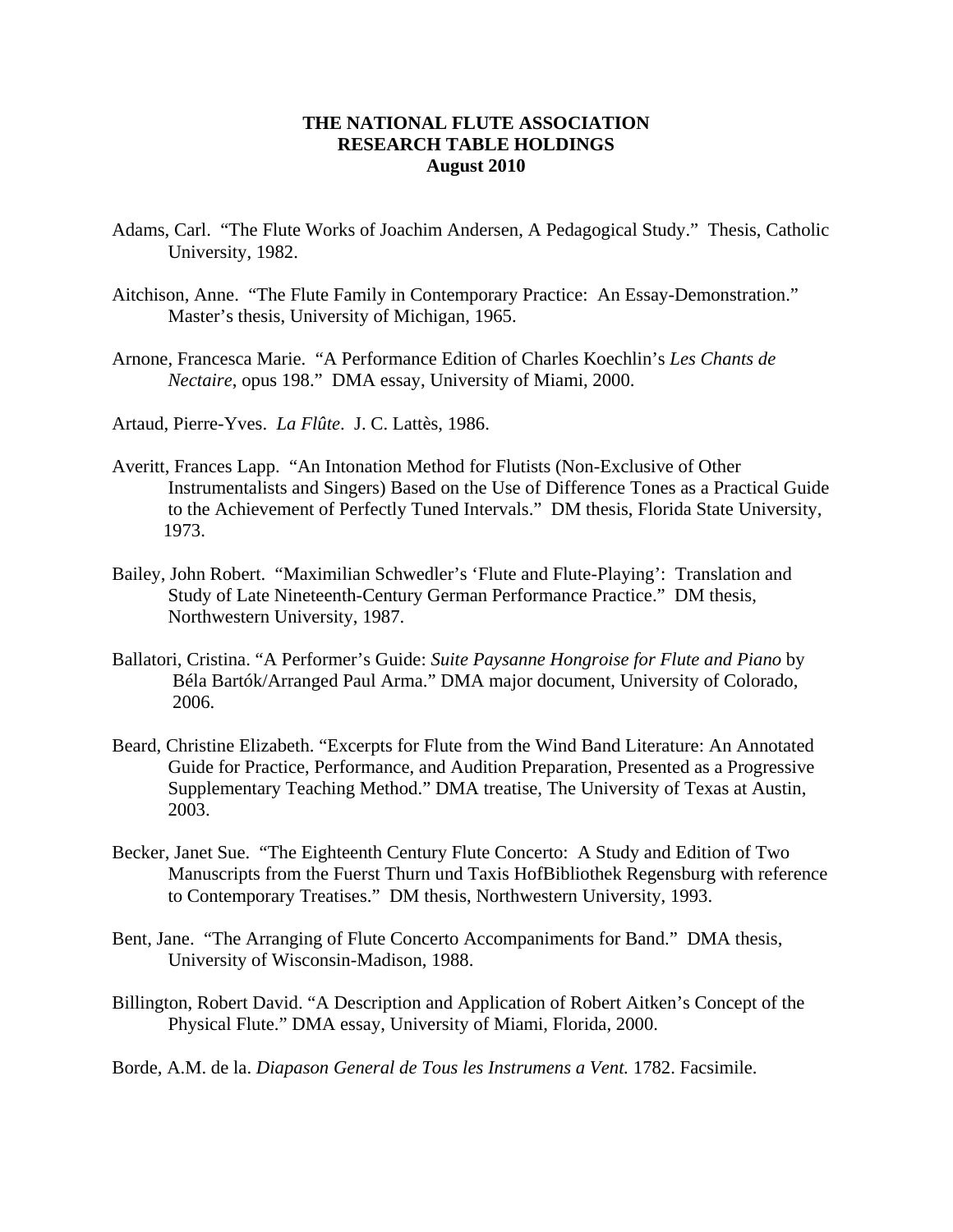- Borkowski, Jennifer Anne. "From Simple to Complex: Extended Techniques in Flute Literature; Incentive to Integrate Cognitive and Kinesthetic Awareness in University Programs." Ph.D. dissertation, University of Music and Performing Arts Graz, 2008.
- Boulton, John B. "A Performance Test of Flute Tone Production, Intonation and Dexterity." Ph.D. dissertation, University of Kansas, 1974.
- Brightbill, Elizabeth M. "The Flute Music of Shulamit Ran." DM dissertation, Indiana University, 2006.
- Butterfield, Emily J. "The Professional Life and Pedagogy of Clement Barone." DMA document, The Ohio State University, 2003.
- Cameron, Kathleen A. "The Evolving Mission and Purpose of the Pittsburgh Flute Club in the Twentieth Century." DMA thesis, the Ohio State University, 2009.
- Cannon, Angela Renee. "A Preliminary Study of the Effectiveness of Two Breath Management Exercises on Three Aspects of Flutists' Performance: Duration, Breath Control and Tone Quality." DMA dissertation, University of Missouri-Kansas City, 2005.
- Chandler, Beth E. "The 'Arcadian' Flute: Late Style in Carl Nielsen's Works for Flute." DMA thesis, University of Cincinnati-College Conservatory of Music, 2004.
- Cheramy, Michelle A. "Dwelling in the Secret: André Jolivet's *Ascèses* in the Context of his Life and Philosophy." DMA thesis, Rice University, 2005.
- Councell-Vargas, Martha Anne. "La Flauta Cubana: A stylistic Anaalysis of the Flute's Role in Cuban Dance Music, with Particular Reference to Paquito D'Rivera's Gran Danzon." DMA thesis, University of Iowa, 2009.
- Clardy, Mary Karen. *Flute Fundamentals, the Building Blocks of Technique*. London: European American Music Corporation, 1993.
- Clayton, April. "The French Flute Sonata and Sonatine from Debussy (1915) to Boulez (1946)." DMA thesis, The Juilliard School, 2001.
- Clements, Gretchen Rowe. "Situating Schubert: Early Nineteenth-Century Flute Culture and the 'Trockne Blumen' Variations, D. 802. Ph.D. dissertation, SUNY Buffalo, 2007.
- Cooper, Albert. *The Flute*. London: E.B. Reproductions, 1980. (Gift of Eleanor Lawrence)
- Cox, Sandra Elaine. "Recognition, Evaluation, and Treatment Options of Performance-Related Injuries in Woodwind Musicians." DMA dissertation, University of Memphis, 2009.
- Dobbs, Wendell Bruce. "The Career and Musical Contributions of the English Flutist, Charles Nicholson (1795-1837)." DMA thesis, Catholic University, 1982.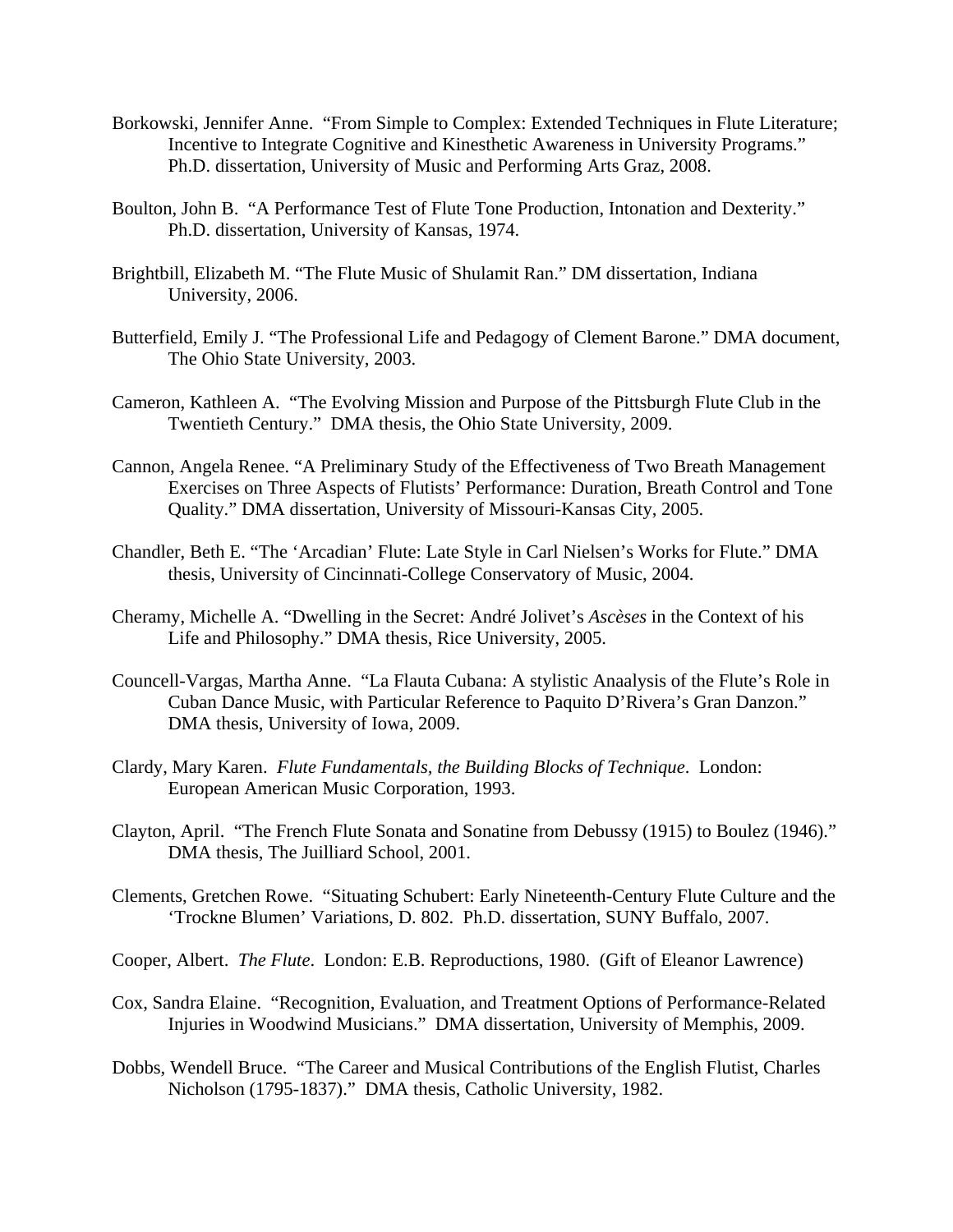- -----. "Dobbs Study Guide to *Selected Studies for Flute*." 1993. (CD and guide)
- Dombach, Amy Sue. "The Development of the Flute Concerto in 20<sup>th</sup>-Century America: A Comprehensive Survey and Database." DM dissertation, Boston University, 2006.
- Dombourian-Eby, Zartouhi. "The Piccolo in the Nineteenth Century." DM thesis, Northwestern University, 1987.
- Drouët, Louis. *Drouët's Method of Flute Playing*. (London, 1830) Facsimile edition with Introduction by Janice Dockendorff Boland. Historical Flute Tutor Series- II, 1992.
- Dunnavant, Jessica Guinn. "Compositions for Flute by American Students of Nadia Boulanger." DMA dissertation, University of Maryland, College Park, 2004.
- Dunnell, Rebecca Cotton. "Mozart's Concerto for Flute and Harp, K. 299: A Reflection of the Socio-Musical World of 1770s Paris." DMA dissertation document, University of North Carolina at Greensboro, 1997.
- Dzapo, Kyle J. *Joachim Andersen: A Bio-Bibliography*. Westport, CT: Greenwood Press, 1999. \*
- Ewell, Laurel Astrid. "A Symbolist Melodrama: The Confluence of Poem and Music in Debussy's *La Flûte de Pan*." DMA research project, West Virginia University, 2004.
- Fain, Susan D. "An Application of the Principles of Anatomy, Physiology and Neurology to the Balance and Playing of the Flute." DMA thesis, University of Oklahoma, 2009.
- Fairbanks, Ann Kozuch. "Music for Two, Three, and Four Flutes by Friedrich Kuhlau." DMA thesis, Ohio State University, 1975.
- Fairley, Andrew. *Flutes, Flautists & Makers*. London: Pan Educational Music, 1982.
- Farrar, Carol Reglin. *Michel Corrette and Flute-Playing in the Eighteenth Century.* New York: Institute of Medieval Music, Ltd., no date.
- Fischer, Penelope Peterson. "Philippe Gaubert (1879-1941): His Life and Contributions as Flutist, Editor, Teacher, Conductor, and Composer." DMA thesis, University of Maryland, 1982.
- Fitzgibbon, H. Macaulay. *The Story of the Flute*. London, Walter Scott, 1913. (Gift of Eleanor Lawrence)
- Floyd, Angeleita S. *The Gilbert Legacy: Methods, Exercises and Techniques for the Flutist*. Cedar Falls, Iowa: Winzer Press, 1990.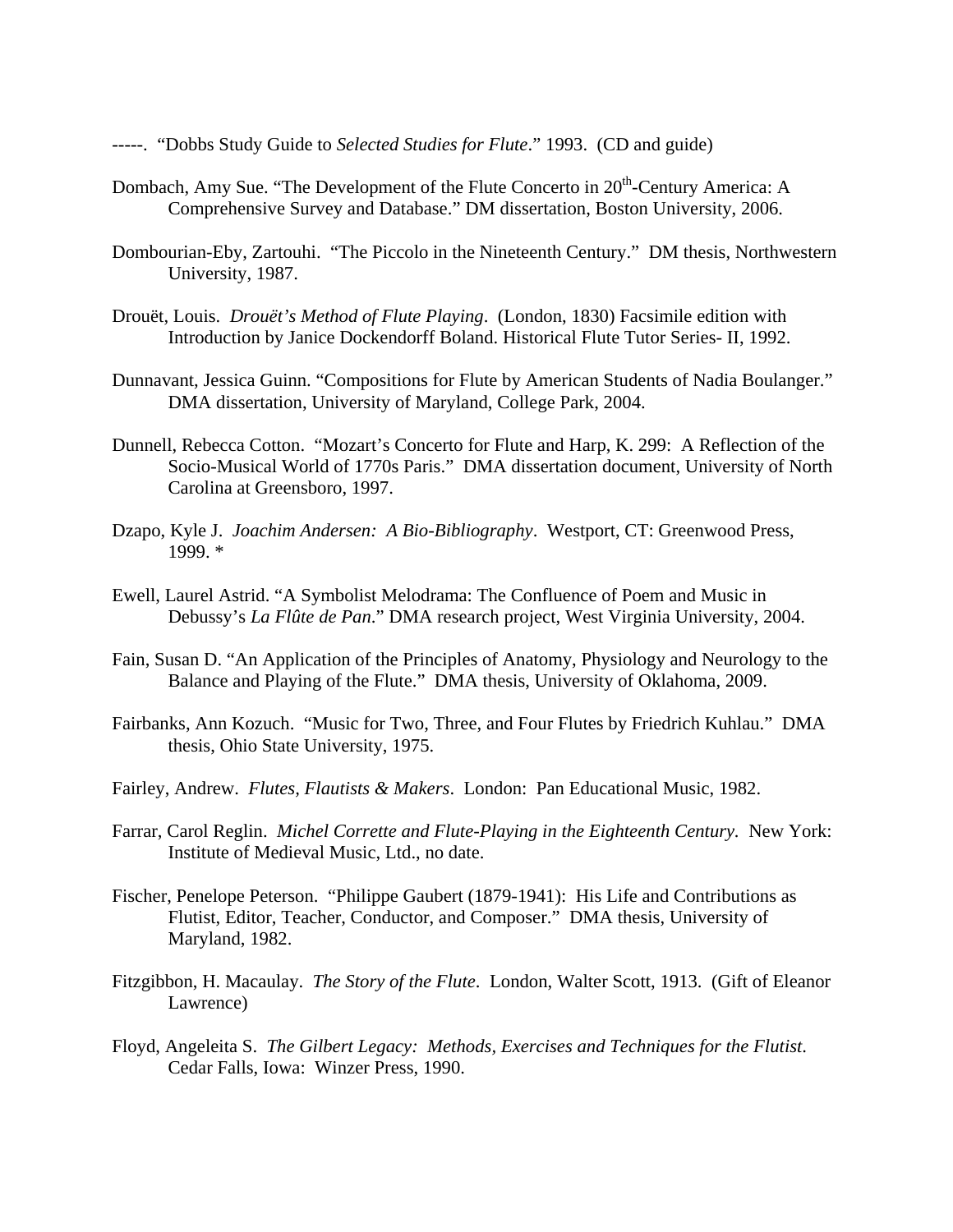- *The Flute from Hotteterre to Barrère.* New York: The New York Flute Club, Inc., 1980. (Gift of Eleanor Lawrence)
- Fonville, John. "Microtonal Fingerings for Flute: A Comprehensive List for Open-Hole Flute with Low B," Privately published, 1987.
- Friedman, Eve. "Tone Development on the Baroque Flute." DMA document, Indiana University, 2006.
- Garrison, Leonard L. "Three Late Works by Elliott Carter: An Analysis and Flutist's Performance Guide." DM thesis, Northwestern University, 1992.
- Garver, Sasha Gwynne. "The Oral Pedagogy of the Suzuki Flute Method." DMA major document, University of Colorado, 2006.
- Giles, Sonja Feig. "An Interpretive Guide to *Tone Development through Interpretation* by Marcel Moyse." DMA document, University of Minnesota, 2004.
- Gill, Sarah M. "A Collection and Study of the Published Cadenzas for Wolfgang Amadeus Mozart's Concerto in G Major for Flute and Orchestra, K. 313." DM treatise, The Florida State University, 2002. (2 copies)
- Gilliam, Laura E. and William Lichtenwanger, comp. *The Dayton C. Miller Flute Collection: A Checklist of the Instruments*. Washington, Music Division, Library of Congress, 1961. (2 copies – Gift of Eleanor Lawrence)
- Goodman, Kimberlee. "The Commissioned Works of the National Flute Association for the Young Artist and High School Soloist Competitions." DMA thesis, The Ohio State University, 2007.
- González, Ana Laura. "European Cosmopolitanism to Folkloricism: the Development of an Argentine Nationalistic Style as Revealed in Selected Works for Flute by Amancio Alcorta, Alberto Williams and Ángel Lasala." DMA thesis, University of Arizona, 2007.
- Gronefeld, Ingo. *Flötenkonzerte Bis 1850*. 2 vols. Tutzing: Hans Schneider, 1992-3.
- Grosklos, Hollie Jo. "Form and Lyricism as Elements of Neo-Romanticism in Summer Music Op. 31 by Samuel Barber (1957)." DMA dissertation, University of North Texas, 2001.
- Guenther, Christina. "Laurence Sherr: Chamber Music for Flute." DMA treatise, Florida State University, 2005.
- Guimarães, Antonio Carlos. "Selected Music for Flute of Osvaldo Lacerda." DMA essay, The University of Iowa, 2003.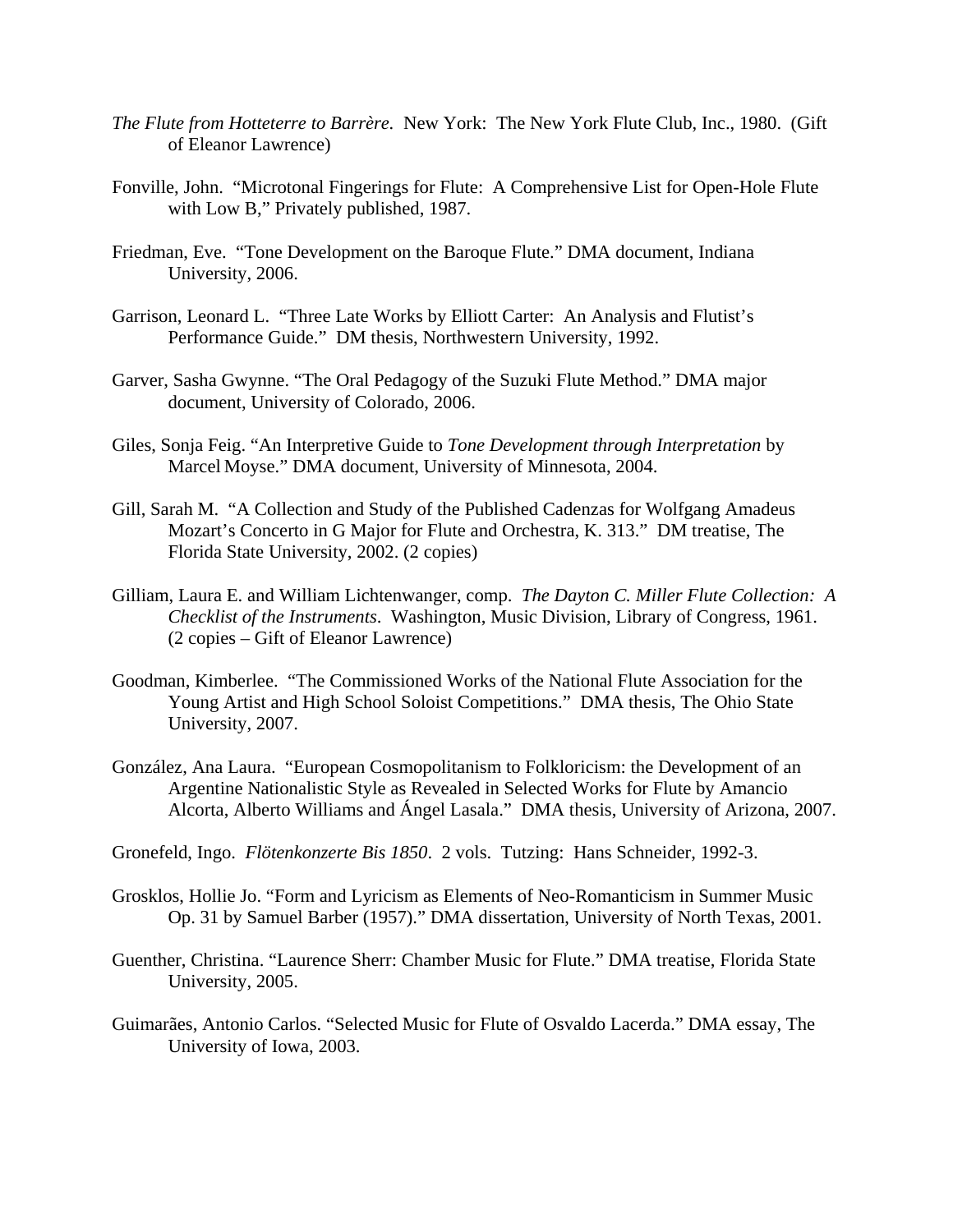- Gunn, John. *The Art of Playing the German Flute*. (1793) Facsimile Edition with Introduction by Janice Dockendorff Boland. Historical Flute Tutor Series - I.
- -----. *The School of the German Flute.* (1794). Facsimile.
- Hamilton, Amy Sue. "The Relationship of Flute Construction to the Symphonic Role of the Flute and Orchestral Performance Practice in the Nineteenth Century." 2 vols. DMA thesis, Northwestern University, 1983.
- Hand, Judith Elaine Adams. "The Flute Pedagogy and Educational Philosophy of Everett Timm." DMA monograph, Louisiana State University, 1999.
- Hayes, Susan Nanette. "Chamber Music in France Featuring Flute and Soprano, 1850-1950, and A Study of the Interactions Among the Leading Flutists, Sopranos, Composers, Artists, and Literary Figures of the Time." DMA dissertation, University of Maryland: College Park, 2006.
- Hensley, Betty Austin. *Thurlow Lieurance Indian Flutes*. Ed. Douglas Spotted Eagle. Vida, Oregon: Oregon Flute Store, 2002. (Gift of Betty Hensley)
- Heyde, Herbert. *Flöten*. Leipzig: Deutscher Verlag für Musik, Band 1, 1978. (Gift of Eleanor Lawrence)
- Hobbs, Julie R. "Voice of Crumb: George Crumb's Use of Program in the Chamber Works for Flute." DM thesis, Northwestern University, 2006.
- Hummel, Catherine. "Marcel Moyse and *Tone Development through Interpretation*: A Study Guide." DMA dissertation, Manhattan School of Music, 1996.
- Johnson, Jessica Marie. "Joachim Andersen's *24 Etudes, Opus 15:* Comparison of the Editions, Special Considerations, and an Investigation of Pedagogical Methods Surrounding the Work." DMA dissertation, University of Wisconsin-Madison, 2004.
- Kazik, Kelly Ann. "Selected Accompanied and Unaccompanied Flute Works or Rivier, Bozza, and Francaix." DMA dissertation, University of Maryland College Park, 2008.
- Kennard, Jennifer Christine. "Neglected Chamber Works for the Flute and the Correlating Historical Background." DMA dissertation, Michigan State University, 2006.
- Kenote, Marie Herseth. "A Fresh Look at the Controversies Surrounding the Autograph Manuscript of BWV 1032." DMA thesis, Rutgers University, 1999.
- Kesner, Lori Ann. "Krishna Meets Pan: indian-Western Fusion in Two Works for Flute and Harp by Ravi Shankar and John Mayer." DMA dissertation, University of Cincinnati College-Conservatory of Music, 2006.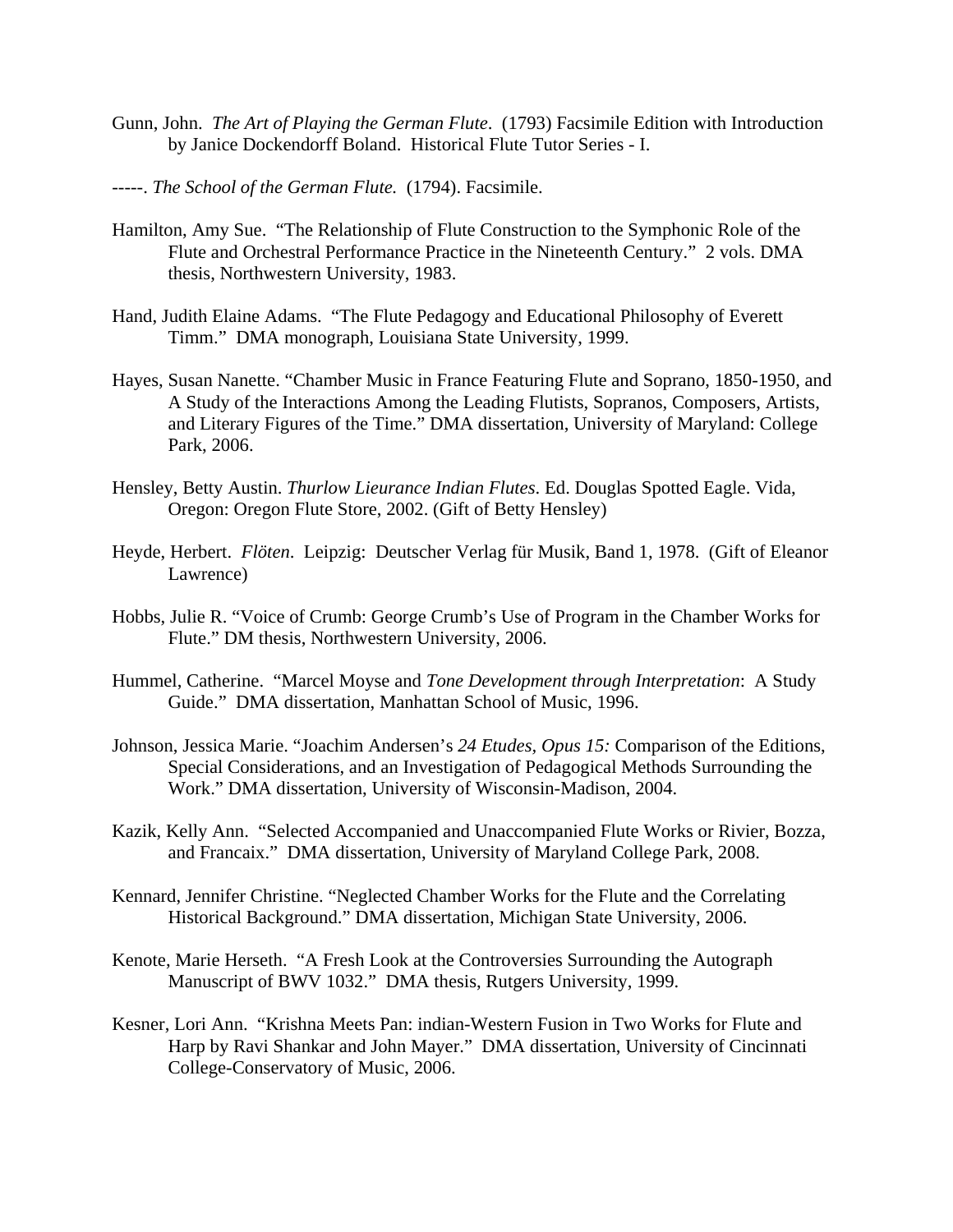- Kim, Ju-Hee. "Multicultural Influences in the Music of Isang Yun as Represented in his Concerto for Flute and Small Orchestra." DMA thesis, University of Alabama, 2009.
- Koidin, Julie B. "Benedictor Lacerda and the 'Golden Age' of Choro Flute Playing." DM dissertation, Northwestern University, 2006.
- Kolczynski, Charlotte Ann. "The Eighteenth-Century Transverse Flute: Literature, Structure and Performance Practices." Master's thesis, Crane School of Music, 1977.
- Komugi, Kanae. "Demystifying Takemtisu's Voice: his Philosophy and Elements of *Hogaku* found in *Voice.*" DMA document, University of Oregon, 2007.
- Koncelik, Denise R. "The Alt-Flöte Arrangements of Theobald Böhm." DMA lecture-recital document, Texas Tech University, 2004.
- Lancaster, Linda K. "Analyzing Flute Pedagogy: A Discussion with Selected Pedagogues." DMA thesis, University of Missouri-Kansas City, 1994.
- Larson, Julia Ann. "Flute Without Accompaniment: Works from Debussy: *Syrinx* (1913) to Varèse: *Density 21.5* (1936)," DMA thesis, University of Maryland, 1990.
- Lasocki, David and Betty Bang Mather. *The Classical Woodwind Cadenza.* New York: McGinnis & Marx, 1978. (2 copies)
- Lasocki, David. *Fluting and Dancing*. New York: McGinnis & Marx, 1992.
- Lau, Jennifer Robin. "A Pedagogical Approach for Handel's Solo Sonatas: Developing the Comprehending Performer." DMA document, Michigan State University, 2003.
- Lee, Chia-Jui. "Flute Music form the Mid-Twentieth Century by Three French Composers: Jean-Michel Damase, André Jolivet and Henri Tomasi." DMA dissertation, University of Maryland College Park, 2009.
- Lehtinen, Ilari. "Frederic the Great and his Influence on Flute Music." Sibelius Academy, 1996.
- -----. "Some Remarks on the free Ornamentation in the Flute Music during the First Half of the 18<sup>th</sup> Century." Privately published, no date.
- Lenski, Karl and Karl Ventzke. *Das goldene Zeitalter der Flöte*. Celle: Moeck, 1992.
- Library of Congress. *Music, Theater, Dance: An Illustrated Guide.* Washington: Library of Congress, 1993.
- Likar, Amy L. "The New York Woodwind Quintet: A Continuing Legacy." DMA document, The Ohio State University, 1999.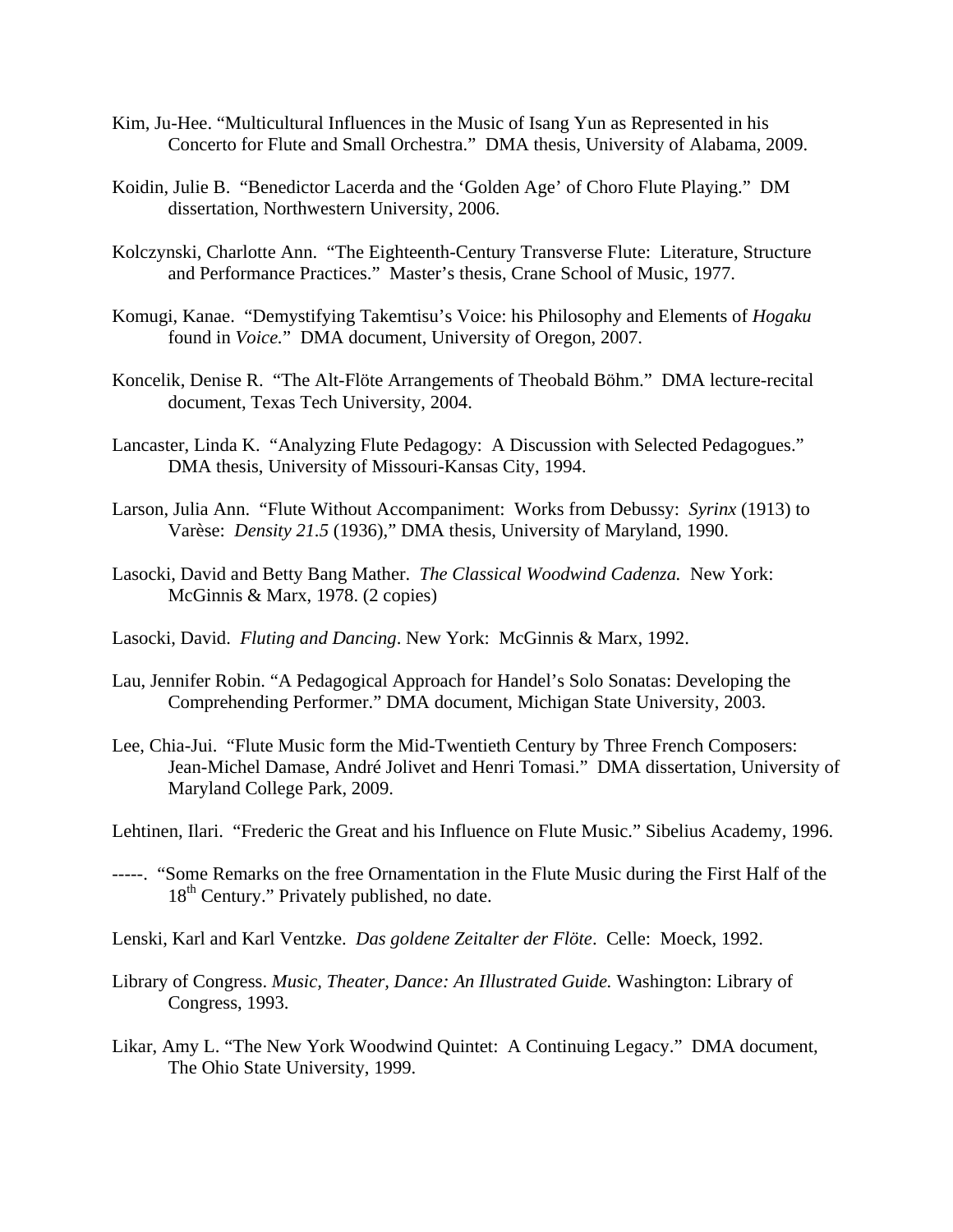- Loewy, Susanna. "George Crumb's Vox Balaenae and Idyll for the Misbegotten: An Embodied Analysis, Flutistic Extended Techniques, and an Interview with George Crumb." DMA document, Rutgers University, 2009.
- Luce, Brian A. "Light From Behind the Iron Curtain: Anti-Collectivist Style in Edison Denisov's *Quatre Pièces pour flute et piano*." DMA dissertation, University of North Texas, 2000. \*
- Lyden, Megan C. "The Story of the Soni Ventorium Wind Quintet." DMA dissertation, University of Washington, 2000.
- Maaser, Leslie Goldman. "Antoine Reicha's Quartets for Flute and Strings, Op. 98: An Historical Perspective and Stylistic Overview." DMA document, The Ohio State University, 1998.
- Mader, Ronda J. "Expressive Movements of Flutists: Categories and Functions." DM major document, Northwestern University, 2002.
- Mann, Rochelle Gayl. "The Use of Kodaly Instruction to Develop the Sight-Reading Skills of Undergraduate Flute Students." DMA thesis, Arizona State University, 1991.
- Marrs, Leslie Ann. "Integrating Extended Techniques into Flute Pedagogy: A Resource Guide for Flutists, Teachers, and Composers." DMA dissertation, The University of North Carolina at Greensboro, 2004.
- Mather, Betty Bang and David Lasocki. *The Art of Preluding, 1700-1830, for Flutists, Oboists, Clarinetists and Other Performers.* New York: McGinnis & Marx, 1984.
- -----. *Free Ornamentation in Woodwind Music, 1700-1775.* New York: McGinnis & Marx, 1976. (2 copies)
- Mather, Betty Bang. *Dance Rhythms of the French Baroque. A Handbook for Performance.* Bloomington, Indiana: Indiana University Press, 1987.
- -----. *Interpretation of French Music from 1675 to 1775*. New York: McGinnis & Marx, 1973. (2 copies)
- Mather, Roger. *The Art of Playing the Flute.* Iowa City, IA: Romney Press, 1989. Vol. 1, 3. Vol. 2\*
- -----. "The Flute Sound of Georges Laurent," *Woodwind World-Brass and Percussion*, vol. 15, no. 2 (Spring 1976) and vol. 15, no. 3 (Summer 1976).
- Miller, Dayton C. *Catalogue of Books and Literary Material Relating to the Flute and Other Musical Instruments*. Cleveland: Privately published, 1935. (Gift of Eleanor Lawrence)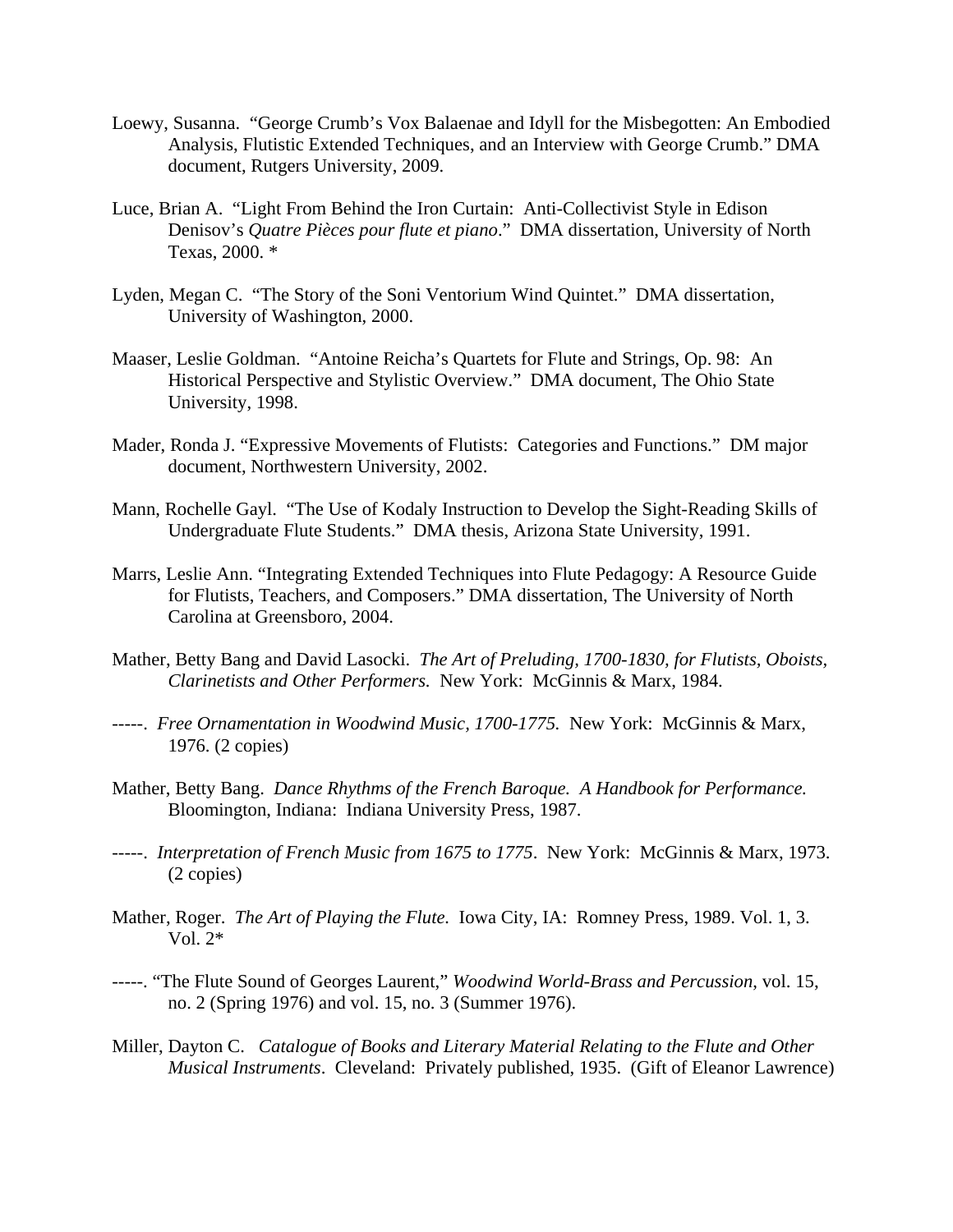- Miller, Tess Anissa. "Why Did It Sound Better in the Practice Room? A Guide to Music Performance Anxiety and How to Cope with It through Journal Writing." DMA dissertation, Michigan State University, 2004.
- Min, Kyoungjoo. "Analyses of the Twelve Fantasies for Solo Flute (1732-33) and the Twelve Fantasies for Solo Violin (1735) of G. Ph. Telemann." DMA dissertation, University of Washington, 1998. \*
- Mitchell, Teresa Lynn. "Alternative Methods of Resolving Hand and Wrist Pain in Woodwind Players." DMA essay, University of Miami, 2003.
- Molumby, Nicole L. "The Application of Different Teaching Strategies Reflective of Individual Students' Learning Modalities in the University Flute Studio Class." DMA document, The Ohio State University, 2004.
- Music, Petra. "'Als Eine Aussicht Weit...': Literary Quotes in Nicolaus A. Huber's Music for Flute." DMA dissertation, University of Illinois at Urbana-Champaign, 2008.
- Nelson, Amy Catherine. "The Flute Concerto by Carl Nielsen and the Contributions of Holger Gilbert-Jespersen." DMA dissertation project, University of Colorado, 2002.
- Nelson, Susan. "Georges Barrère," *Journal of the Association for Recorded Sound Collections*, vol. 24, no. 1 (Spring 1993).
- Neuhaus, Margaret Newcomb. "Six Flute Concertos by Johann Baptist Wendling, a Performing Edition." DMA thesis, American Conservatory of Music, 1984.
- -----. *The Baroque Flute Fingering Book. A Comprehensive Guide to Fingerings for the One- Keyed Flute Including Trills, Flattements, and Battements based on Original sources from the Eighteenth and Nineteenth Centuries.* Naperville, IL: Flute Studio Press, 1986.
- Nourse, Nancy. "The Piccolo: An Overview of Its History and Instruction." Master's thesis, Crane School of Music, 1981.
- O'Kelly, Eve, ed. *Irish Composers,* 3rd edition. Ireland: Contemporary Music Centre, 1995.
- Oleskiewicz, Mary A. "Quantz and the Flute at Dresden: His Instruments, His Repertory and Their Significance for the "Versuch" and the Bach Circle." Ph.D. dissertation, Duke University, 1998.
- Onovwerosuoke, Wendy Hymes. "African Art Music for Flute: A Study of Selected Works by African Composers. DMA thesis, Louisiana State University and Agricultural and Mechanical College, 2007.
- Pellerite, James J. *A Notebook of Techniques for a Flute Recital*. Bloomington, Indiana: Zalo Publications, 1967.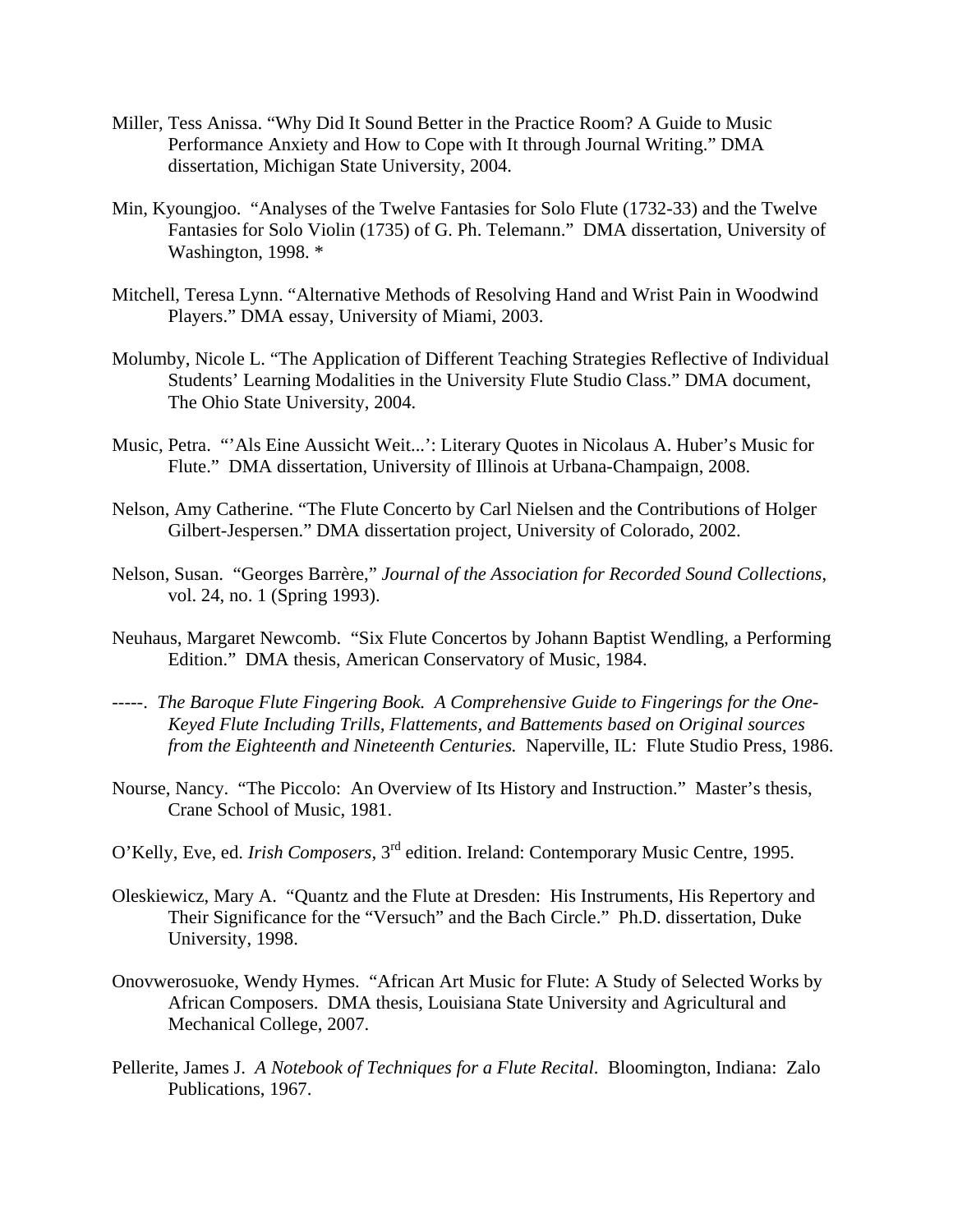- -----. *Performance Methods for Flutists, a Notebook of Techniques for Recorded Flute Recitals, Vol. II*. JP Publications, 1968.
- Pereksta, Linda Helen. "Twentieth-Century Compositions for the Baroque Flute." DM treatise, Florida State University, 2001.
- Perlove, Nina Margaret. "Ethereal Fluidity: The Late Flute Works of Aaron Copland." DMA thesis, University of Cincinnati—College-Conservatory of Music, 2003.
- Pimentel, Bret. "Woodwind Doubling of Folk, Ethnic, and Period Instruments in Film and Theatre Music: Case Studies and a Practical Manual." DMA dissertation, University of Georgia, 2009.
- Poor, Mary Louise. *Guide to Flute Teaching.* Naperville, IL: Flute Studio Press, 1983.
- -----. "The Use of Instruments in Early Italian Baroque Music," Unpublished paper, 1976.
- Pritchard III, Robert Donald. "20th-Century Music for C-Flute Quartet." 2 vols. DMA thesis, Boston University, 1989.
- Procopio, Mary J. "Haitian Classical Music, Vodou and Cultural Identity: An Examination of the Classical Flute Compositions of Haitian Composer Werner A. Jaegerhuber." DMA dissertation, Michigan State University, 2005.
- Ragusa, Sandra. *Julius Baker: A Tribute*. Brewster, New York: Oxford Recording Company, 2004.
- Raposo, Jessica Ann. "Defining the British Flute School: A Study of British Flute Performance Practice 1890-1940." DMA thesis, the University of British Columbia, 2007.
- Rasmussen, Mary and Donald Mattran. *A Teacher's Guide to the Literature of Woodwind Instruments.* Milford, New Hampshire: The Cabinet Press, 1966.
- Rasmussen, Mary. "Some Notes on the Articulations in the Melodic Variation Tables of Johann Joachim Quantz's *Versuch einer Anweisung die Flote traversiere zu spielen (Berlin 1952, Breslau 1789).*" Reprinted from *Brass and Woodwind Quarterly*, vol. I, no. 1 and 2 (Winter 1966-67).
- Rea, Stephanie Jeanne. "The Suzuki Flute Method: A History and Description." DM treatise, The Florida State University, 1999.
- Reber, Margaret Susan Moffatt. "Dramatic Use of the Solo Flute, Alto Flute, and Piccolo in Benjamin Britten's Chamber Operas." DMA thesis, Arizona State University, 1996.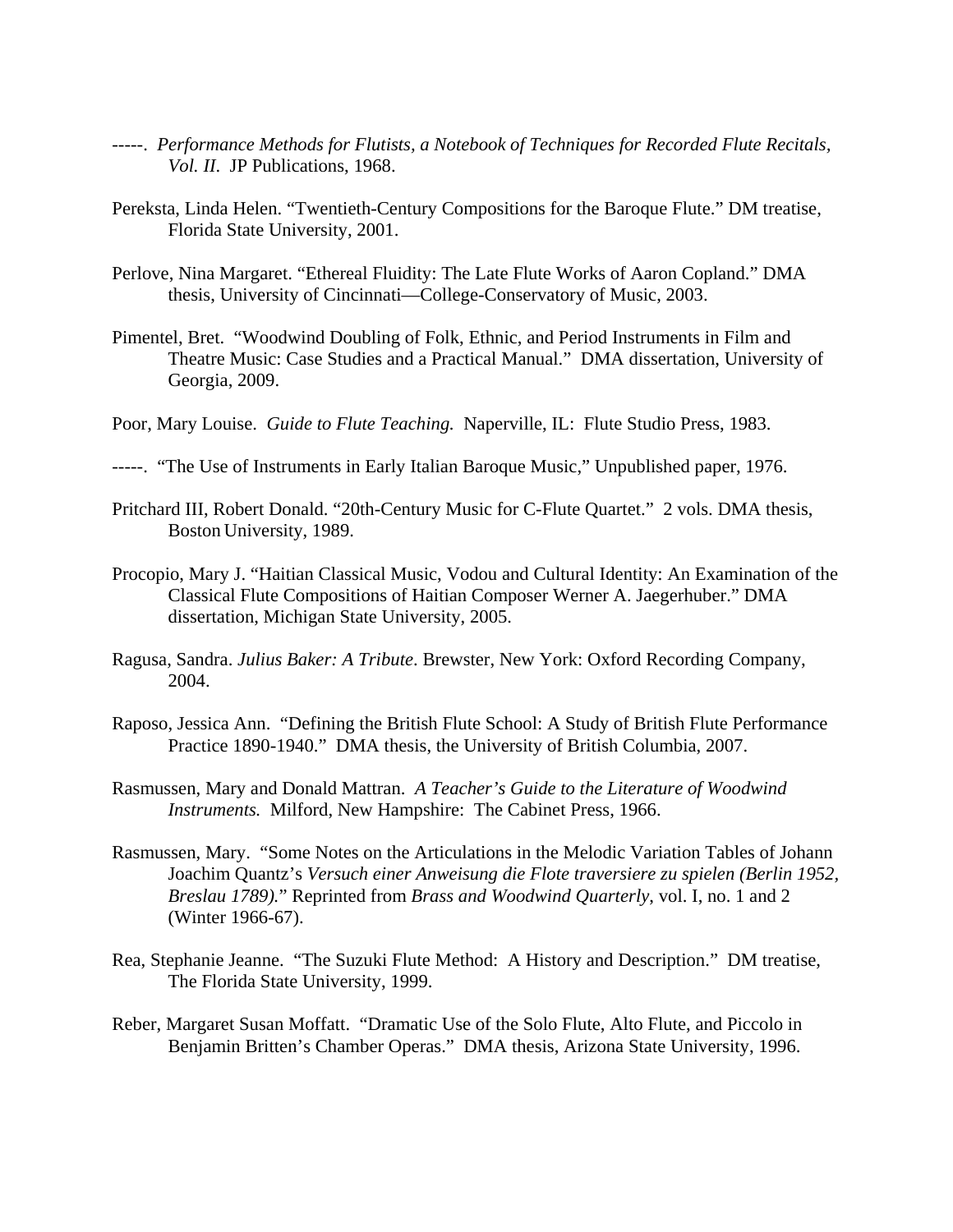- Reedy, Deena K. "A Performer's Guide to Creating a Listening Road Map: Applications to Late Twentieth-century Solo Flute Compositions by American Women Composers Joyce Mekeel and Jennifer Higdon." DMA dissertation, University of Nebraska, 2002.
- Rentz, Heather Ann. "Nineteenth-Century Events Contributing to the Prevalence of Flute Theme and Variation Pieces of the Composers Boehm, Tulou, Andersen, and Hahn." DMA document, University of South Carolina, 2005.
- Riley, Pamela M. "J.S. Bach's Harpsichord Concerto in f minor, BWV 1056: Musical Origins and the Process of Transcription, including and arrangement for Flute and Keyboard or Strings." DMA document, Rutgers University, 2007.
- Riner, Nicole. "The Girls in the Band: Women's Perspectives on Gender Stereotyping in the Music Classroom." DM dissertation, Indiana University, 2004.
- Royal Conservatory of Music. Flute Syllabus, 1992 edition.
- Sagul, Edith A. "Development of Chamber Music Performance in the United States." DE thesis, Teachers College, Columbia University, 1952.
- Schmid, Manfred Hermann. *Theobald Boehm*. Tutzing: Hans Schneider, 1981. (Gift of Eleanor Lawrence)
- Schmitz, Hans-Peter. *Querflöte und Querflötenspiel in Deutschland während des Barockzeitalters*. Kassel: Bärenreiter, 1958. (Photocopy)
- Scott, Lorie Elizabeth. "Gradus ad Parnassum of Modern Flute Technique: An Explication of Musical Intention and Design in *30 Capricen für Flöte allein, Opus 107* by Sigfrid Karg-Elert." DMA dissertation, University of North Texas, 2005.
- Shotola, Marilyn W., "*Orfeo I*: An Analytic Investigation of Thea Musgrave's Work for Flute and Tape, with Performance Guide." DMA thesis, University of North Texas, 1989.
- Siegel, Merrie R. "Samuel Zyman's *Concerto for Flute and Small Orchestra and Sonata for Flute and Piano*." DMA thesis, Rice University, 2000.
- Sinclair, John D., ed. *Flute Stories: 101 Inspirational Stories from the World's Best Flute Players*. Malibu, CA: Windplayer Publ., 2003.
- Small, Heather A. "The Life and Teaching of Albert Tipton 1917-1997." DM treatise, Florida State University, 2006.
- Smiley, Marilynn. "The Recorder Versus the Transverse Flute, 1700-1750." Master's thesis, Northwestern University, 1958.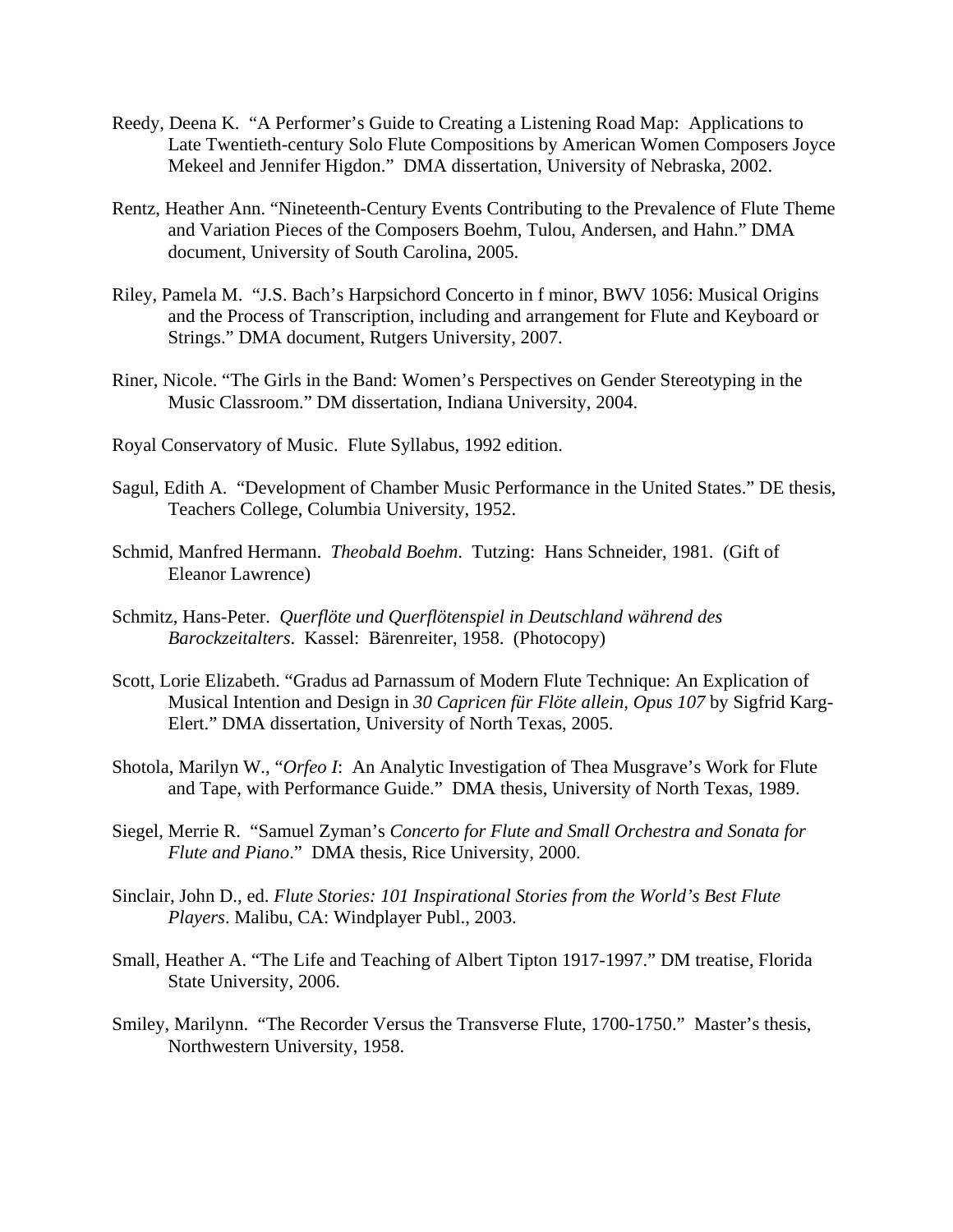- Smith, Catherine. "Characteristics of Transverse Flute Performance in Selected Flute Methods From the Early 18th Century." DMA thesis, Stanford University, 1969.
- -----. "Special Expressive Characteristics of the Pre-Boehm Transverse Flute," *Woodwind World-Brass and Percussion*, vol. 14, no. 1 (Winter 1975) and vol. 14, no. 5 (Holiday 1975).
- Smith, Kristen Lia. "The Influence of Folk and Popular Music on Twentieth-Century Flute Music of Brazil." DMA thesis, University of Cincinnati, 2000.
- Swilley, Wanda Sue. "A Comprehensive Performance Project in Flute Literature with an Essay on Flute Embouchure Pedagogy in the United States from ca. 1925-1977 as Described in Selected Writings." DMA thesis, The University of Iowa, 1978.
- Thompson, LeeAnne. "Risk Factors for Flute-Related Pain Among Hight School and College Students." DMA dissertation, University of North Texas, 2008.
- Timlin, Francis Eugene. "An Analytic Study of the Flute Works of Jacques Ibert." DMA dissertation, University of Washington, 1980.
- Toff, Nancy. "Doctoral Dissertations on the Flute." Loose articles and listings from 1986, 1991, 1992, and 1995.
- -----. *Georges Barrère and the Flute in America.* New York: New York Flute Club, 1994.
- Tomasone, Adeline. "Christophoer Rouse's Flute Concerto: Origins, Observations and Analysis." DMA monograph, Temple University, 2007.
- Treybig, Carolyn Marie. "Amy Beach: An Investigation and Analysis of the *Theme and Variations for Flute and String Quartet*, Op. 80." DMA treatise, The University of Texas at Austin, 1999.
- Tromlitz, Johann George. *The Virtuoso Flute-Player.* Trans. and ed. Ardal Powell. Cambridge: Cambridge University Press, 1991.
- Tully, Amy Hardison. "Henry Cowell: Diverse Works for Flute in Chamber Music." DMA thesis, University of South Carolina, 2007.
- Vester, Frans. *Flute Repertoire Catalogue*. London: Musica Rara, 1967. (Gift of Eleanor Lawrence)
- Waddell, Rachel Lynn, compiler, and Erich Graf, collector. "A Tribute to Julius Baker." Memorabilia book created for Julius Baker tributes at the 2004 Nashville NFA Convention, unpublished, 2004.